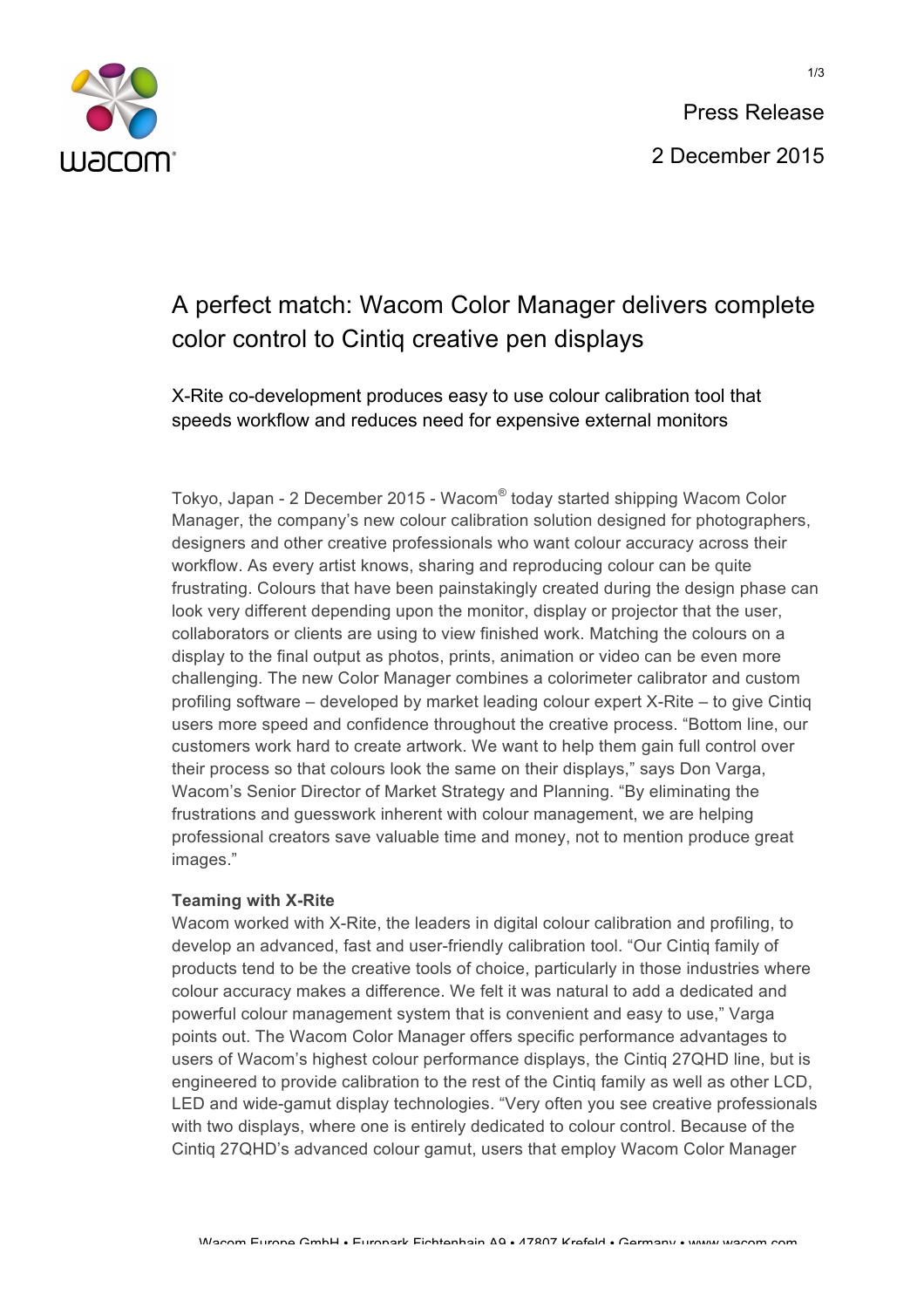

with the Cintiq alleviate the need for a costly second monitor, which speeds workflow, frees up work area space, and helps reduce equipment costs."

The Wacom Color Manager calibrator, the instrument that rests on the screen and reads colours, and the profiling software work together in either a basic or advanced mode to provide users with easy-to-use, flexible and powerful performance. Basic mode calculates colour profiles for the user and requires no prior knowledge of colour calibration. Advanced mode gives users infinite control over a variety of facets critical to colour balancing such as luminance, white point, contrast and gamma levels. "You do not have to be an expert, to set your display to the right colour profile. Our Color Manager solution does that for you," says Varga.

Users can save, reuse and share settings so that colour is consistent over multiple monitors. "We worked closely with Wacom to customise the software for direct and seamless communication with the Cintiq 27QHD's scalar", said X-Rite Jan Keller, Vice President OEM Sales. "With the unique features added to the Wacom® Color Manager, you'll be able to achieve a more precise adjustment of grey scale gamma, white point, and other primary settings. We are very excited to see the high standards of both companies coming together to deliver a uniquely accurate and versatile display solution for creatives."

### Pricing and Availability

Current Cintiq owners can purchase the Wacom Color Manager, available now, from Wacom's eStore for €229.90 (EUR), £199.99 (GBP) or from authorized resellers. All prices are including VAT.

Wacom customers working on the latest Mac OS X El Capitan (version 10.11) will need to update their Wacom Color Manager software from version 1.0.0 to version 1.1.0.

For complete Wacom Color Manager specifications, please visit: http://www.wacom.com/products/pen-displays/cintiq-27-qhd-touch

or watch the videos on Wacom Europe's YouTube channel:

Accurate Color Workflow: https://youtu.be/VPwXasNATFY

The Importance of Color Accuracy: https://youtu.be/1uL1G54rORo

Profiling with The Cintiq 27QHD: https://youtu.be/U9MQeSOo4-8